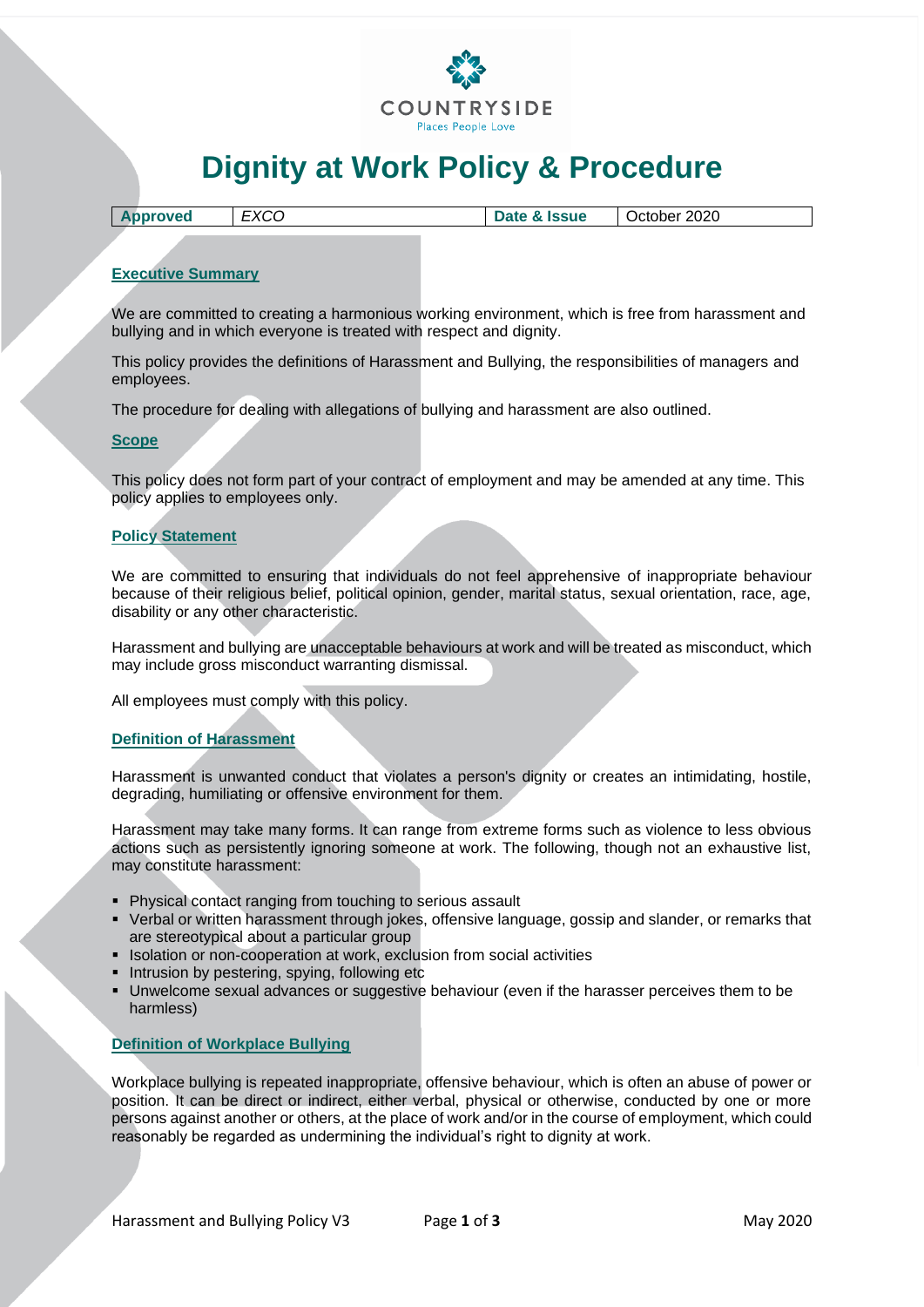

The following examples may constitute bullying:

- Threats, abuse, teasing, gossiping and practical jokes
- Humiliation and ridicule either in private, at meetings or in front of customers/clients
- Name calling, insults, devaluing with reference to age, physical appearance
- Setting unreasonable deadlines
- Imposing excessive workloads
- Making unjustified criticisms
- Excessive monitoring
- Removing responsibilities
- Allocating menial and pointless tasks
- Withholding information
- Consistently refusing requests for leave, holiday or training.

It should be noted that it is the impact of the behaviour which is relevant and not the motive or intent behind it. It is also important to note that appropriate Performance Management will not constitute acts of bullying or harassment.

## **Employee Responsibilities**

You have a responsibility to help create and maintain a working environment that respects the dignity of all your colleagues.

You should be aware of the serious and genuine problems which harassment and bullying can cause, and ensure that your behaviour is beyond question and could not be considered in any way to be harassment or bullying.

You should discourage such behaviour by making it clear that you find it unacceptable and by supporting colleagues if they are experiencing harassment or bullying and are considering making a complaint.

You should alert a Manager or Supervisor to any incidents to enable them to deal with the matter.

## **Management Responsibilities**

Managers and Supervisors have a responsibility to ensure that harassment or bullying does not occur in work areas for which they are responsible.

Responsibility also lies with the manager to carry out Performance Management processes in a professional, fair and appropriate manner.

Managers also have a responsibility to explain the policy to their team members and take steps to promote it positively. They will be responsive and supportive to any member of staff who makes a complaint, provide full and clear advice on the procedure to be adopted, maintain confidentiality in all cases and ensure that there is no further problem or any victimisation after a complaint has been resolved.

## **Procedure**

If you believe that you have been the subject of harassment or bullying, you should, in the first instance, ask the person responsible to stop the behaviour, as it is unacceptable to you. Addressing this at an early stage will often be sufficient to stop the behaviour.

You should report the incident to a Manager or Supervisor as soon as possible to enable them to deal with the matter.

If you decide to make a formal complaint you should use the Grievance Policy and Procedure as soon

Harassment and Bullying Policy V3 Page 2 of 3 May 2020